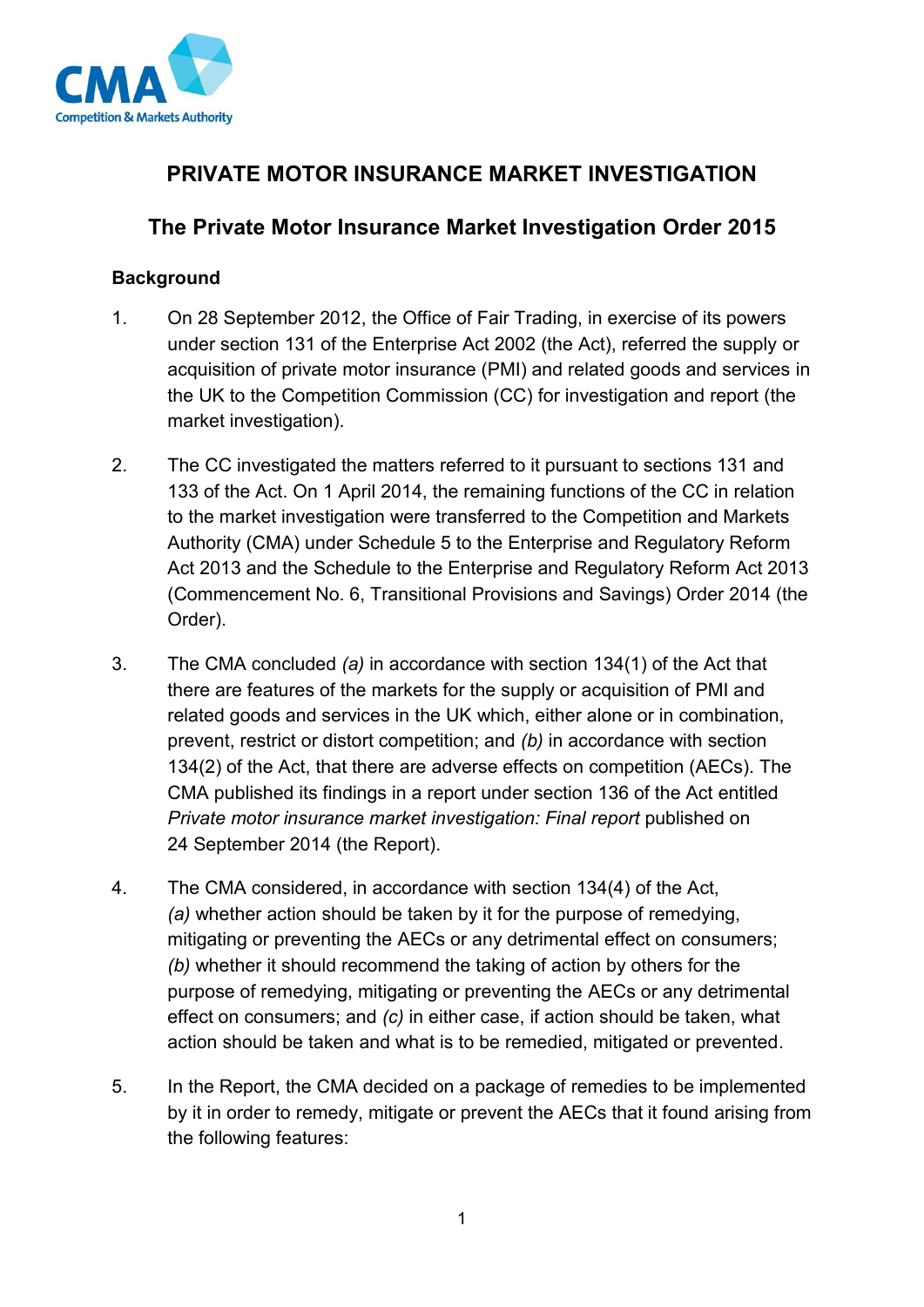- *(a)* information asymmetries between private motor insurers and consumers in relation to the sale of no-claims bonus protection insurance; and
- *(b)* wide most-favoured-nation clauses in contracts between providers of PMI and price comparison websites.
- 6. On 7 January 2015, in accordance with section 165 and paragraph 2(1)(a) of Schedule 10 to the Act, the CMA gave notice (the First Notice) of its intention to make an Order on the terms attached to the First Notice (the Draft Order). The First Notice, the Draft Order, and a draft explanatory note (the Explanatory Note), were published on the CMA website for consultation (the First Consultation).
- 7. Having considered the representations made in accordance with the First Notice, pursuant to section 165 and paragraph 2(4) of Schedule 10 to the Act, the CMA gave notice of its intention to modify the Draft Order (the Second Notice).
- 8. The Draft Order, in Article 1.1(a), set out that Article 3 of the Order would come into force on 1 September 2015. In light of the evidence submitted by respondents in accordance with the First Notice, the CMA proposed that Article 3 would come into force on 1 August 2016. This was a longer implementation period than the six-month period set out in the Draft Order which had reflected paragraphs 11.60 and 11.61 of the Report. In proposing to adopt a longer implementation period, the CMA took into account the following relevant factors as amounting to a 'special reason' for making this change, and so modifying the Draft Order:
	- *(a)* evidence submitted in response to the First Consultation by insurers, brokers and software providers, in particular, demonstrated that preparation of the administrative and IT changes which must be implemented by insurers and brokers in order to comply with Article 3 could not be initiated before the final Order has been published;
	- *(b)* evidence submitted in response to the First Consultation by brokers and software providers, in particular, demonstrated that administrative and IT changes which must be implemented in order to comply with Article 3 present additional complexities for brokers;
	- *(c)* as a result of the reasons set out above under (a) and (b), there was a material risk that a significant number of insurers and brokers would not be in a position on 1 September 2015 to comply with the Order, and therefore would be likely to cease to sell no-claims bonus protection as an additional option to a private motor insurance contract; and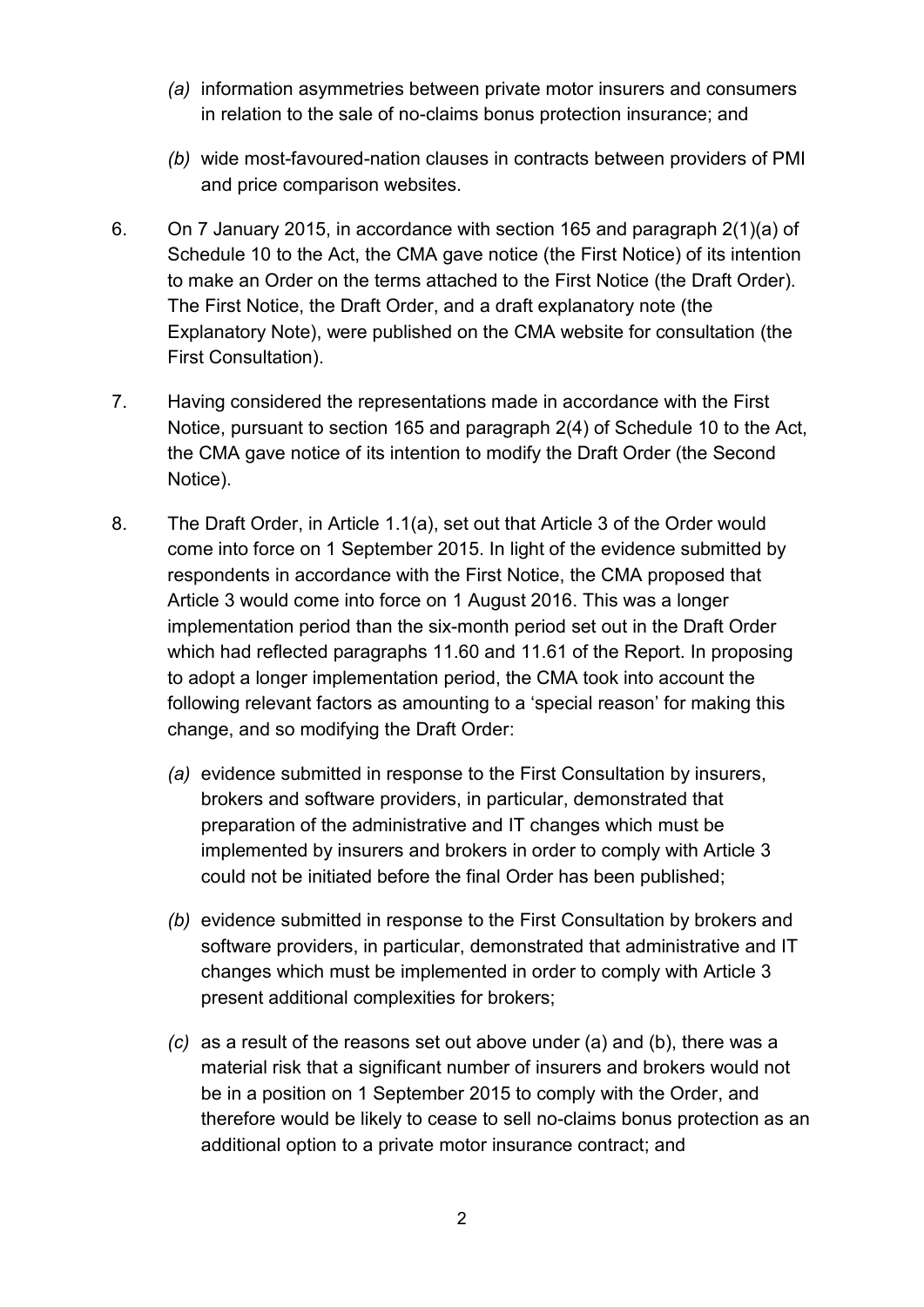- *(d)* modifying the implementation date to 1 August 2016 would allow sufficient time for the issues set out above under (a) and (b) to be addressed (including providing a level playing field between brokers and insurers), whilst mitigating the risk set out above under (c).
- 9. The CMA has taken into account the representations received in accordance with the First Notice and the Second Notice, and now issues this Order.
- 10. The Explanatory Note accompanying the Order provides an explanation of how the Order is expected to operate.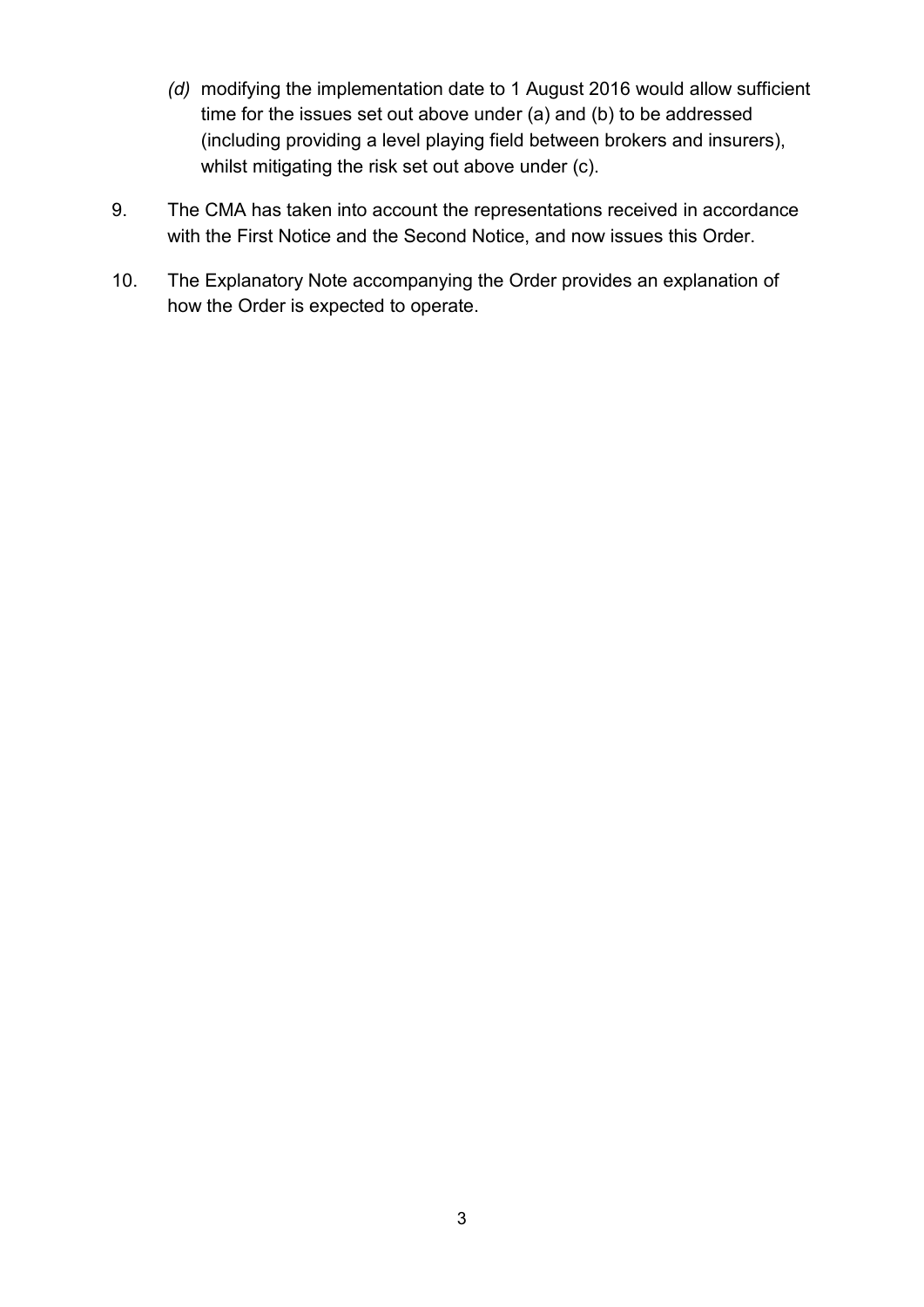## **The Order**

#### **Reference and power**

The CMA makes this Order in performance of its duty under section 138 and in exercise of the powers conferred by sections 86(1) to (5) and 87 (each applicable by virtue of section 164), 161(1), (3) and (4) and paragraphs 2 to 6, 10, 17 to 19, 21 and 22 of Schedule 8 to the Act, for the purpose of remedying, mitigating or preventing the adverse effects on competition and any detrimental effects on consumers so far as they have resulted, or may be expected to result, from the adverse effects on competition as identified in the report of the CMA entitled *Private motor insurance market investigation: Final report* and published on 24 September 2014.

## **Part 1**

#### **1. General – title, commencement and scope**

- 1.1 This Order may be cited as 'The Private Motor Insurance Market Investigation Order 2015'. This Order shall come into force on 19 March 2015 except:
	- *(a)* Article 3, which shall come into force on 1 August 2016; and
	- *(b)* Articles 4 and 5, which shall come into force on 19 April 2015.
- 1.2 This Order applies to the supply or acquisition of PMI and related goods and services in the UK.
- 1.3 Provisions of this Order apply to PMI Providers and PCWs. This Order shall continue in force until such time as it is varied or revoked under the Act. The variation or revocation of this Order shall not affect the validity or enforceability of any rights or obligations that arose prior to such variation or revocation.

#### **2. Interpretation**

2.1 In this Order:

Act means the Enterprise Act 2002.

**Alternative Information** means the information to be provided by a PMI Provider in the circumstances contemplated by Article 3.5, which must comprise the NCB Protection Statement or NCB Protection Information (as the case may be) amended to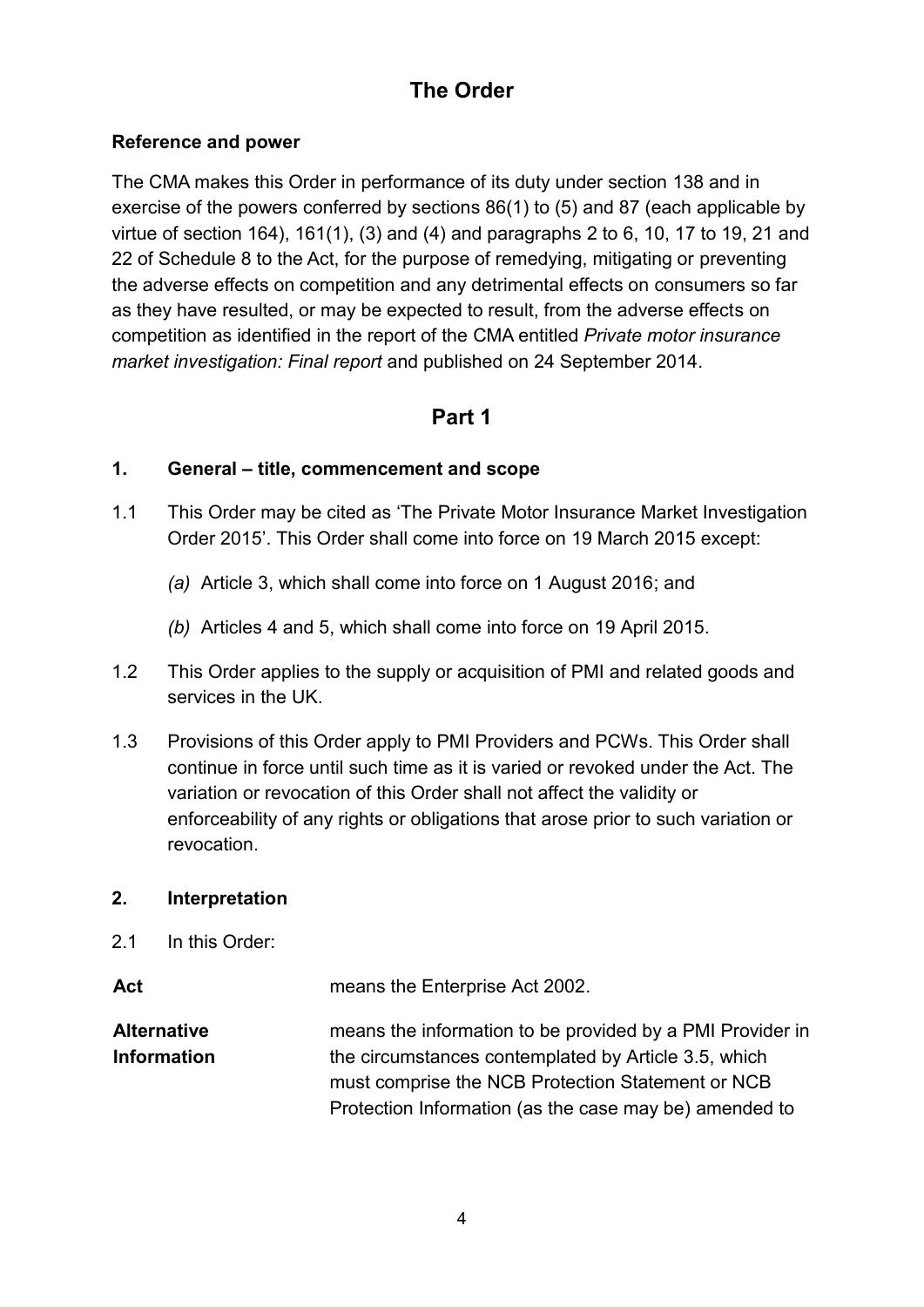|                                                            | the minimum extent necessary to avoid a breach of any<br>regulatory rule or enactment.                                                                                                                                                                                                                                                                                                                                                                                                         |  |
|------------------------------------------------------------|------------------------------------------------------------------------------------------------------------------------------------------------------------------------------------------------------------------------------------------------------------------------------------------------------------------------------------------------------------------------------------------------------------------------------------------------------------------------------------------------|--|
| <b>Annual PCW</b><br><b>Compliance</b><br><b>Statement</b> | means a statement containing the information set out in<br>Article 7.3 to be submitted by a Designated PCW to the<br>CMA pursuant to Article 7.2 in the form prescribed in<br>Schedule 4.                                                                                                                                                                                                                                                                                                      |  |
| <b>Annual PMI</b><br><b>Compliance</b><br><b>Statement</b> | means a statement containing the information set out in<br>Article 6.1 to be submitted by a PMI Provider to the CMA<br>pursuant to Articles 6.2 and 6.3 in the form prescribed in<br>Schedule 3.                                                                                                                                                                                                                                                                                               |  |
| <b>Average NCB</b><br><b>Discount</b>                      | means the average (mean) NCB Discount calculated in<br>accordance with paragraph 4 of Schedule 2.                                                                                                                                                                                                                                                                                                                                                                                              |  |
| Claim                                                      | means any event that is relevant to the Step-back<br>Formula.                                                                                                                                                                                                                                                                                                                                                                                                                                  |  |
| <b>CMA</b>                                                 | means the Competition and Markets Authority.                                                                                                                                                                                                                                                                                                                                                                                                                                                   |  |
| <b>Designated PCW</b>                                      | means a PCW, or a group of interconnected bodies<br>corporate comprising multiple PCWs, that in the previous<br>calendar year has provided PMI Providers in aggregate<br>with 300,000 PMI Product sales or more. A PCW, and a<br>group of interconnected bodies corporate comprising<br>multiple PCWs, ceases to be a Designated PCW when<br>the number of PMI Product sales provided to PMI<br>Providers in aggregate in the previous calendar year falls<br>below 300,000 PMI Product sales. |  |
| <b>Equivalent Behaviour</b>                                | means any behaviour implemented by a Designated PCW<br>which falls within the definition of Article 5.1.                                                                                                                                                                                                                                                                                                                                                                                       |  |
| <b>FCA</b>                                                 | means the Financial Conduct Authority.                                                                                                                                                                                                                                                                                                                                                                                                                                                         |  |
| <b>Implied Price of NCB</b><br><b>Protection</b>           | means a price to be calculated by all PMI Providers when<br>making an NCB Protection Offer, and that demonstrates<br>the difference in the retail price between the PMI Product<br>which is the subject of the NCB Protection Offer<br>(including, as applicable, any add-on products selected)<br>with, and without, NCB Protection.                                                                                                                                                          |  |
| <b>NCB Discount</b>                                        | means 'no claims bonus discount', and is a discount that<br>is incorporated by a PMI Insurer into the price of a PMI                                                                                                                                                                                                                                                                                                                                                                           |  |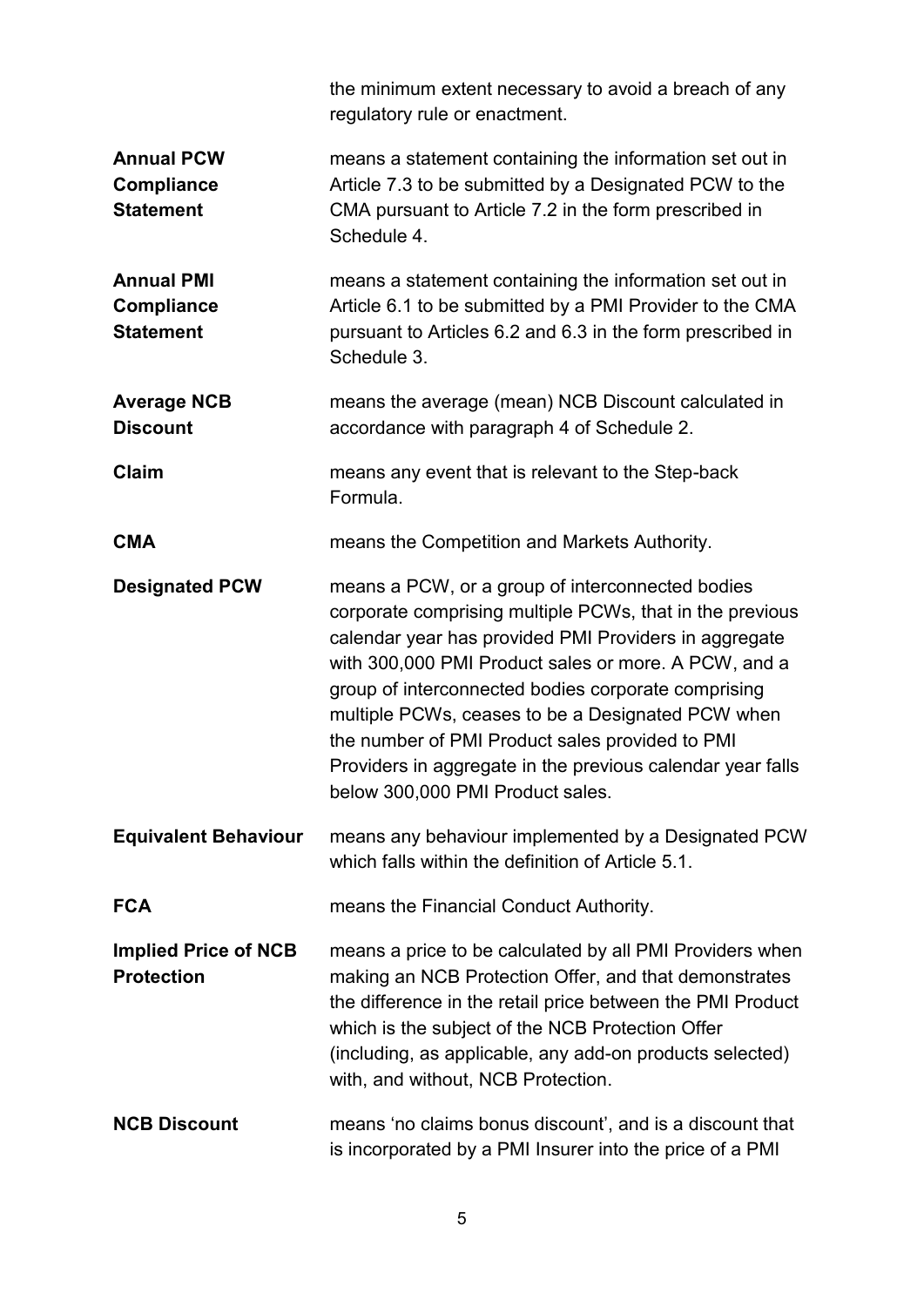|                                             | Product, that is determined by the PMI Insurer and that<br>reflects the NCB Years.                                                                                                                                                                 |
|---------------------------------------------|----------------------------------------------------------------------------------------------------------------------------------------------------------------------------------------------------------------------------------------------------|
| <b>NCB Protection</b>                       | means an additional option to a PMI Product sold by a<br>PMI Provider which, in the event of a Claim (or possibly<br>more than one Claim), will within certain limits protect the<br>purchaser's NCB Years.                                        |
| <b>NCB Protection</b><br><b>Information</b> | means the information a PMI Provider is required to give,<br>or make available, when making an NCB Protection Offer<br>and is prescribed in Schedule 2.                                                                                            |
| <b>NCB Protection Offer</b>                 | means an offer or invitation to purchase NCB Protection<br>made orally or in writing by a PMI Provider.                                                                                                                                            |
| <b>NCB Protection</b><br><b>Statement</b>   | means the information a PMI Provider or a PCW is<br>required to give, or make available, when making or<br>providing access to an NCB Protection Offer and is<br>prescribed in Schedule 1.                                                         |
| <b>NCB Years</b>                            | means the number of years during which a person<br>purchasing a PMI Product is deemed, for the purposes of<br>the calculation of the NCB Discount, not to have made a<br>Claim.                                                                    |
| <b>Own Website</b>                          | means a website where a PMI Provider offers and<br>supplies its PMI Products directly to consumers.                                                                                                                                                |
| <b>PCW</b>                                  | means a price comparison website (or internet-based<br>price comparison service), and the owner, operator or<br>host of such a website (or service), that provides<br>comparisons between, and access to, personalised<br>quotes for PMI Products. |
| <b>PMI Broker</b>                           | means a person who is an insurance intermediary who<br>administers, arranges, or concludes contracts to supply<br>PMI Products.                                                                                                                    |
| <b>PMI Insurer</b>                          | means an insurer who is authorised, under section 31 of<br>the Financial Services and Markets Act 2000, to effect<br>and carry out PMI Products and who supplies PMI<br>Products in the United Kingdom.                                            |
| <b>PMI Product</b>                          | means a private motor insurance contract that covers<br>risks relating to the use of a privately-owned motor car                                                                                                                                   |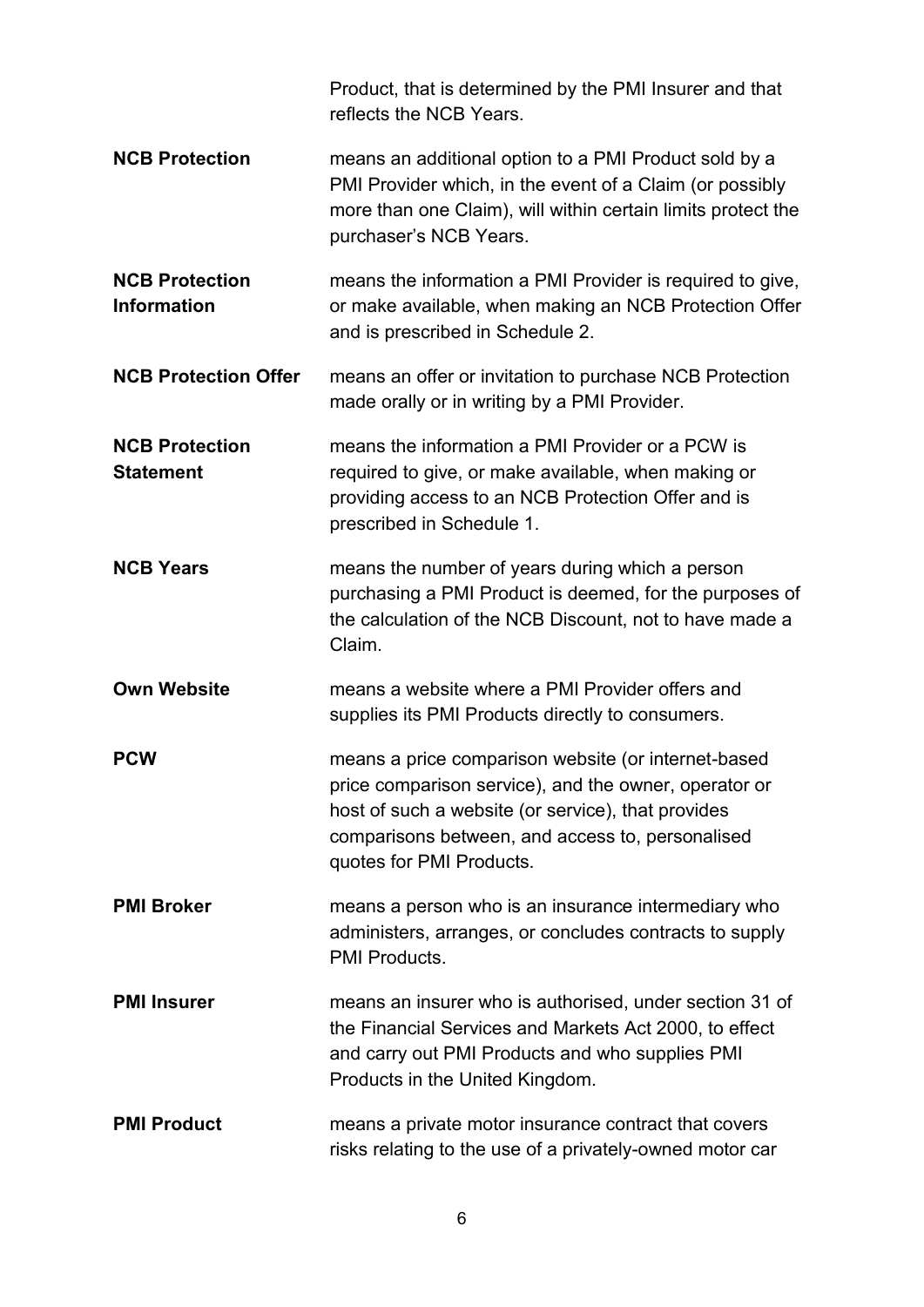|                                                               | (excluding motorcycles) in the UK and which satisfies the<br>requirements of section 145 of the Road Traffic Act 1988.                                                                                                                                                |  |
|---------------------------------------------------------------|-----------------------------------------------------------------------------------------------------------------------------------------------------------------------------------------------------------------------------------------------------------------------|--|
| <b>PMI Provider</b>                                           | means a PMI Broker, a PMI Insurer, and a group of<br>interconnected bodies corporate comprising multiple PMI<br>Brokers, PMI Insurers, or both.                                                                                                                       |  |
| <b>Quarterly PCW</b><br><b>Compliance</b><br><b>Statement</b> | means a statement containing the information set out in<br>Article 7.3 to be submitted by Designated PCWs to the<br>CMA pursuant to Article 7.1 in the form prescribed in<br>Schedule 4.                                                                              |  |
| <b>Step-back Formula</b>                                      | means a formula applied by a PMI Insurer for determining<br>whether the number of NCB Years that will be offered on<br>renewal is reduced as the result of one or more Claims<br>made within a period of time specified by the PMI Insurer,<br>calculated separately: |  |
|                                                               | (a) with NCB Protection; and                                                                                                                                                                                                                                          |  |
|                                                               | (b) with no NCB Protection.                                                                                                                                                                                                                                           |  |
| <b>Wide MFN Clause</b>                                        | means a restriction that falls within the prohibition set out<br>in Article 4.1 but that does not fall within the exception to<br>that prohibition set out in Article 4.2.                                                                                            |  |

- 2.2 In this Order any reference to:
	- *(a)* '**month**' means calendar month;
	- *(b)* '**oral**' or '**orally**' relates to the transmission of information or the completion of a process made orally including in person or by telephone;
	- *(c)* a '**person**' includes any individual, firm, partnership, body corporate or association;
	- *(d)* '**written**' or '**in writing**' includes the transmission of information or the conclusion of a process made on, by, or through the internet or by a postal service; and
	- *(e)* a government department or non-departmental public body or organisation or person or place or thing includes a reference to its successor in title.
- 2.3 The headings used in this Order are for convenience and have no legal effect.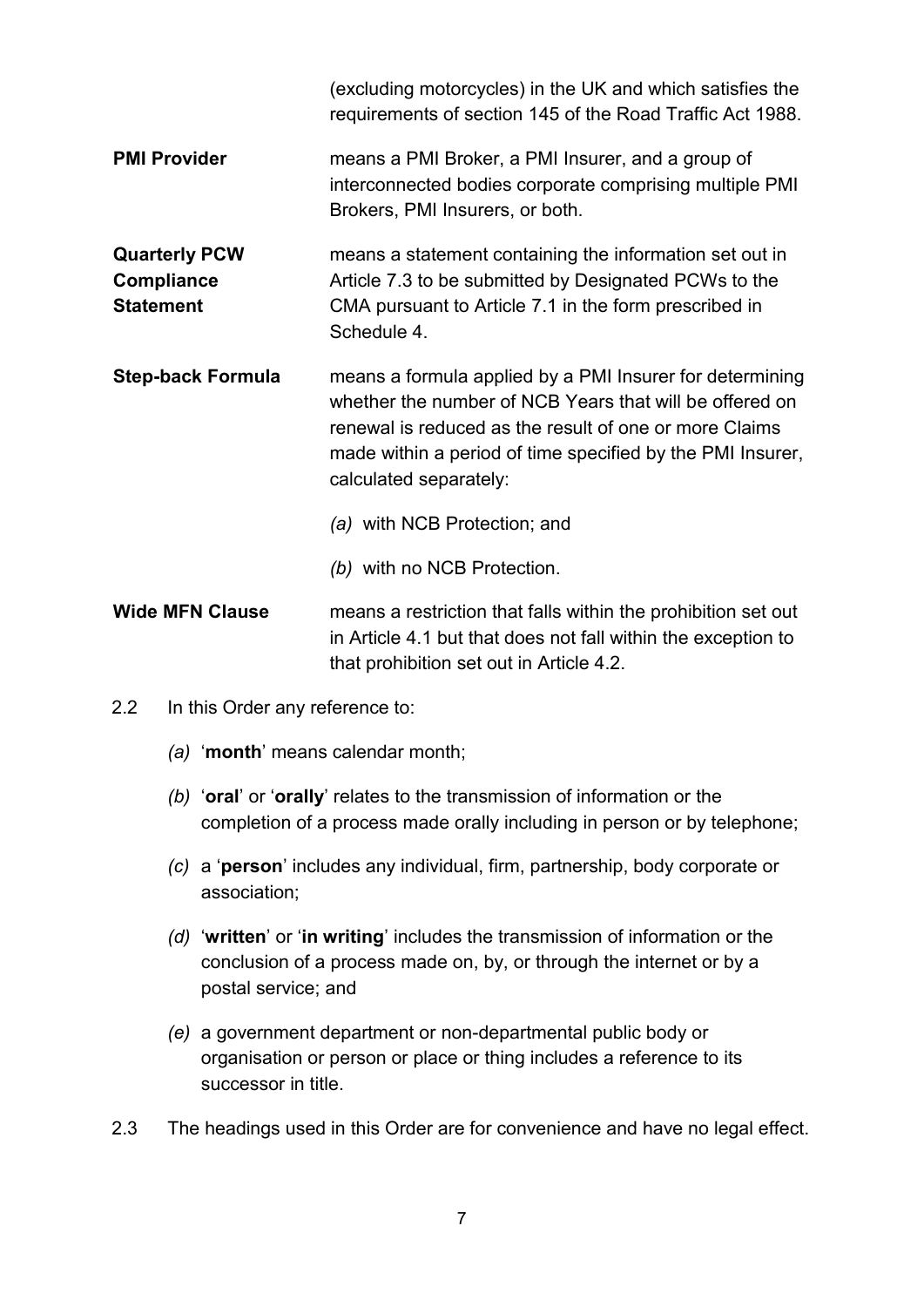- 2.4 References to any statute or statutory provisions shall be construed as references to that statute or statutory provision as amended, re-enacted or modified, whether by statute or otherwise.
- 2.5 The Interpretation Act 1978 applies to this Order except where words and expressions are expressly defined.

## **Part 2**

## **Information Requirements**

### **3. Obligation to provide information about NCB Protection**

- 3.1 When a PMI Provider makes an NCB Protection Offer, the PMI Provider must, at the time of making the NCB Protection Offer, ensure that the NCB Protection Statement and the NCB Protection Information in Schedules 1a and 2 are provided clearly and prominently.
- 3.2 When a PCW provides access to an NCB Protection Offer, the PCW must, at the time of providing access to the NCB Protection Offer, ensure that the NCB Protection Statement in Schedule 1b is provided clearly and prominently.
- 3.3 Where a PMI Provider has given the NCB Protection Information orally to a purchaser of NCB Protection, it must, following acceptance of the NCB Protection Offer by the purchaser, provide the purchaser with the NCB Protection Information in writing with the policy documents.
- 3.4 In this Article 'prominently' means providing the requisite information: (i) in a manner that ensures, so far as reasonably practicable, that when the prospective purchaser assesses the NCB Protection Offer as a whole, it is reasonable to expect that the prospective purchaser's attention will be drawn to the information, or (ii) no less prominently than other information provided contemporaneously in relation to the PMI Product. Moreover, in:
	- *(a)* Article 3.1, when the NCB Protection Statement and the NCB Protection Information is given orally, 'prominently' means the information must be given the same emphasis as PMI Products and add-on products being described and offered in the rest of the conversation; and
	- *(b)* Article 3.2, 'prominently' means that:
		- (i) a prominent link to the NCB Protection Statement must be provided by the PCW; and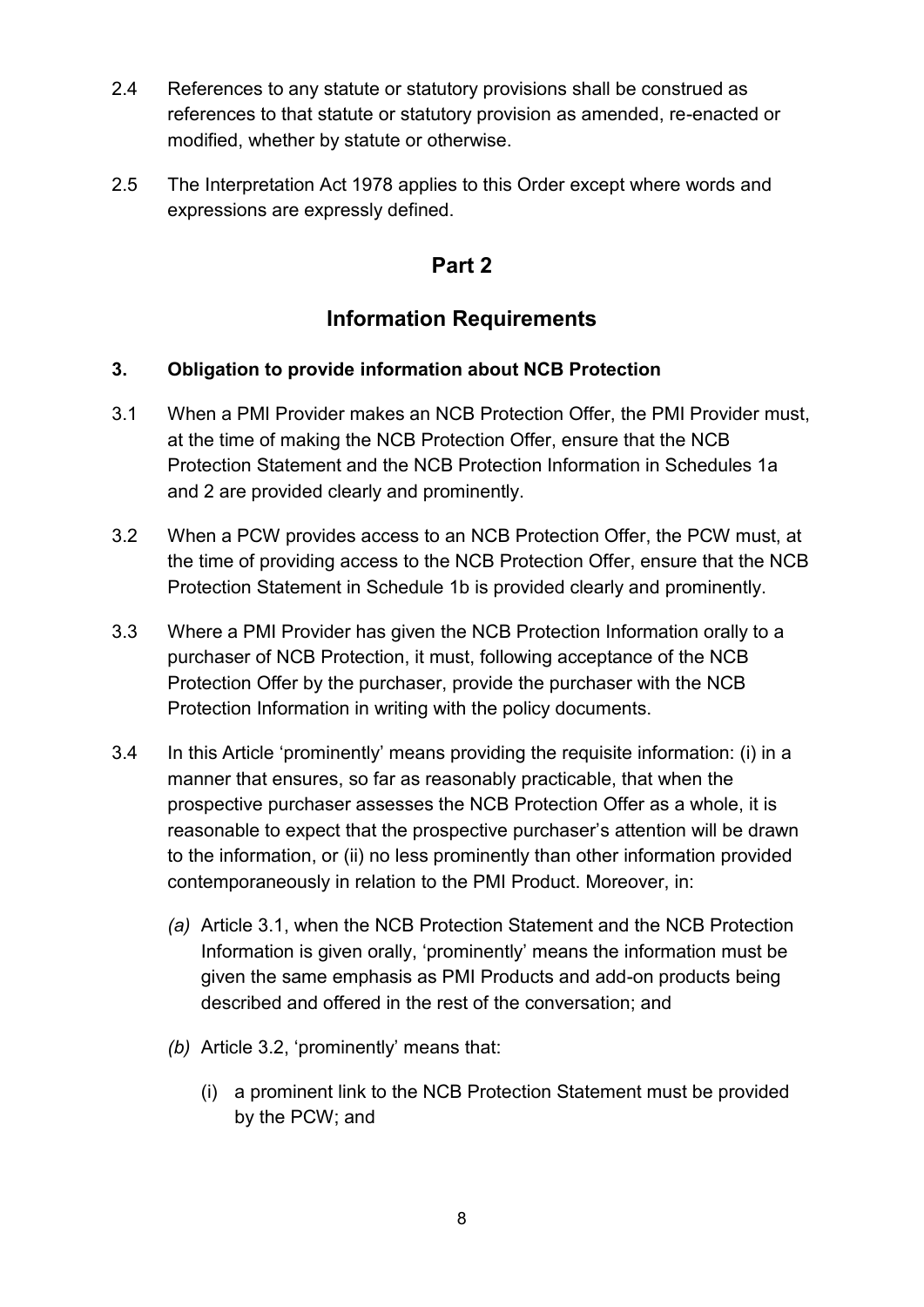- (ii) the NCB Protection Statement provided through that link must be clear and prominent.
- 3.5 If a PMI Provider is prohibited, by any regulatory rule or enactment, from giving the NCB Protection Statement or the NCB Protection Information it must:
	- *(a)* provide the Alternative Information;
	- *(b)* notify the CMA of the Alternative Information it is providing;
	- *(c)* identify the regulatory rule or enactment which prohibits giving the NCB Protection Statement or the NCB Protection Information; and
	- *(d)* set out the reasons for providing the Alternative Information, and

may apply for a direction from the CMA (pursuant to Article 8) on the contents of the particular Alternative Information it must give.

### **Part 3**

## **Prohibition on Wide MFN Clauses and Equivalent Behaviour**

#### **4. Prohibition on Wide MFN Clauses**

- 4.1 A PCW and PMI Provider must not enter into, or perform, an agreement containing a restriction on a PMI Provider from offering or inviting the purchase of a PMI Product through any other sales channel at a lower price than the price made available for that PMI Product through the PCW.
- 4.2 The prohibition in Article 4.1 does not apply to an agreement containing a restriction on a PMI Provider from offering or inviting the purchase of a PMI Product on the PMI Provider's Own Website at a lower price than the price made available through the PCW for that PMI Product.

#### **5. Prohibition on Equivalent Behaviour**

5.1 A Designated PCW must not engage in any course of action (including entering into contractual terms or engaging in unilateral conduct) which has the object of replicating any of the anti-competitive effects of a Wide MFN Clause (Equivalent Behaviour).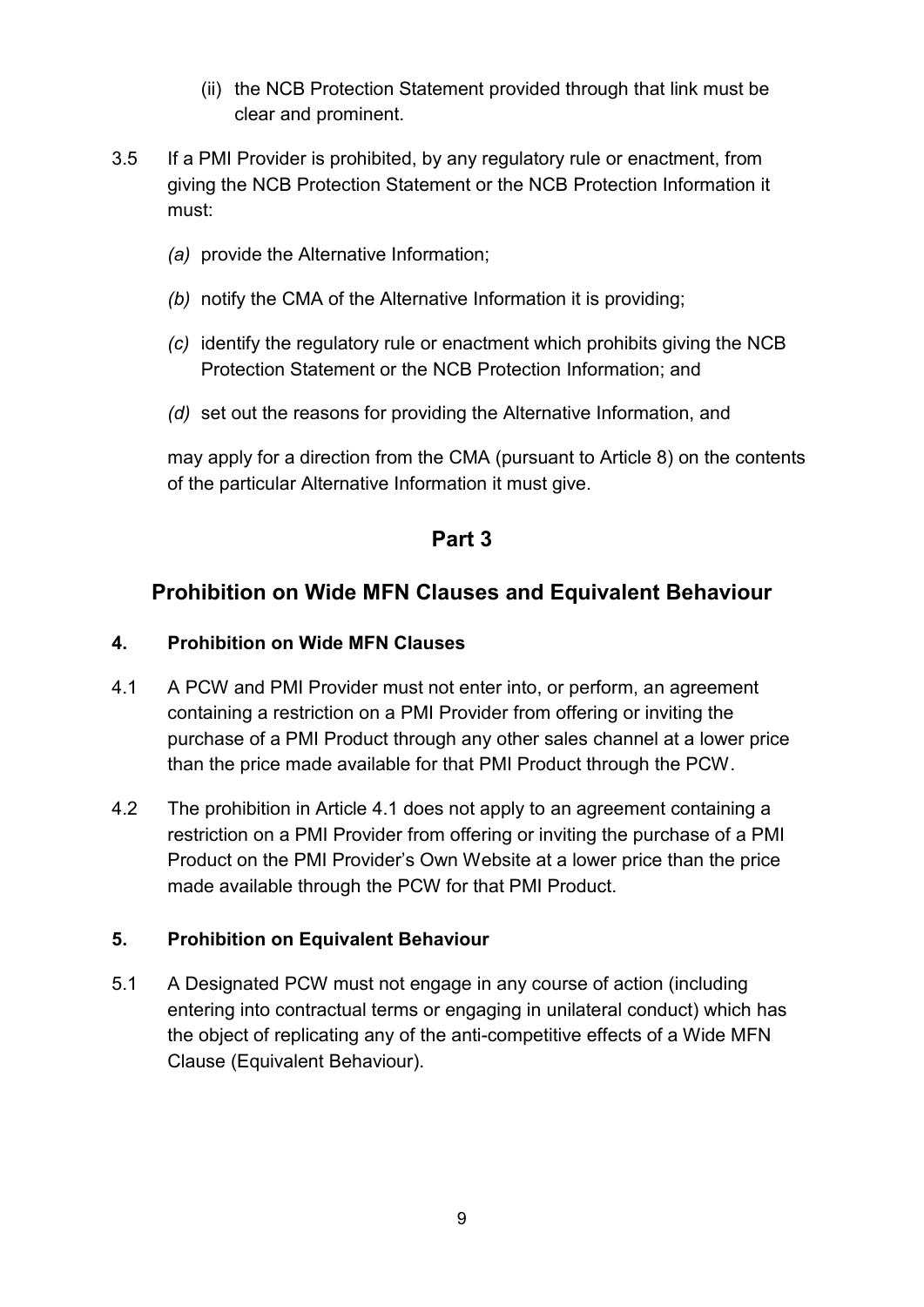#### **6. Monitoring and compliance – PMI Providers**

- 6.1 A PMI Provider must on an annual basis submit an Annual PMI Compliance Statement to the CMA, in the form prescribed in Schedule 3, and containing:
	- *(a)* a statement that the PMI Provider has complied with the terms of the Order; and
	- *(b)* copies of the tables of Average NCB Discounts, prescribed in paragraph 1(b) of Schedule 2.
- 6.2 The first Annual PMI Compliance Statement is to be provided to the CMA by 1 August 2016.
- 6.3 Each subsequent Annual Compliance Statement is to be provided to the CMA by 1 February in each year.
- 6.4 A PMI Provider must ensure that any Annual Compliance Statement is signed by the Chief Executive Officer, the Managing Director or any Director responsible for PMI Products.

#### **7. Monitoring and compliance – PCWs**

<span id="page-9-2"></span>7.1 A Designated PCW must submit a Quarterly PCW Compliance Statement to the CMA in relation to the relevant report period:

> on 15 July 2015, 15 October 2015, 15 January 2016, 15 April 2016, 15 July 2016, 17 October 2016 and 16 January 2017 (each a 'Quarterly PCW Compliance Statement').

- <span id="page-9-1"></span>7.2 A Designated PCW must submit an Annual PCW Compliance Statement to the CMA by 1 February 2018 and 1 February 2019 in relation to the relevant report period (each an 'Annual PCW Compliance Statement').
- <span id="page-9-0"></span>7.3 Subject to Article 7.4, a Quarterly PCW Compliance Statement and an Annual PCW Compliance Statement must:
	- *(a)* state that the Designated PCW has not engaged in Equivalent Behaviour during the report period;
	- *(b)* list each delisting in the report period and specify:
		- (i) the period of the delisting;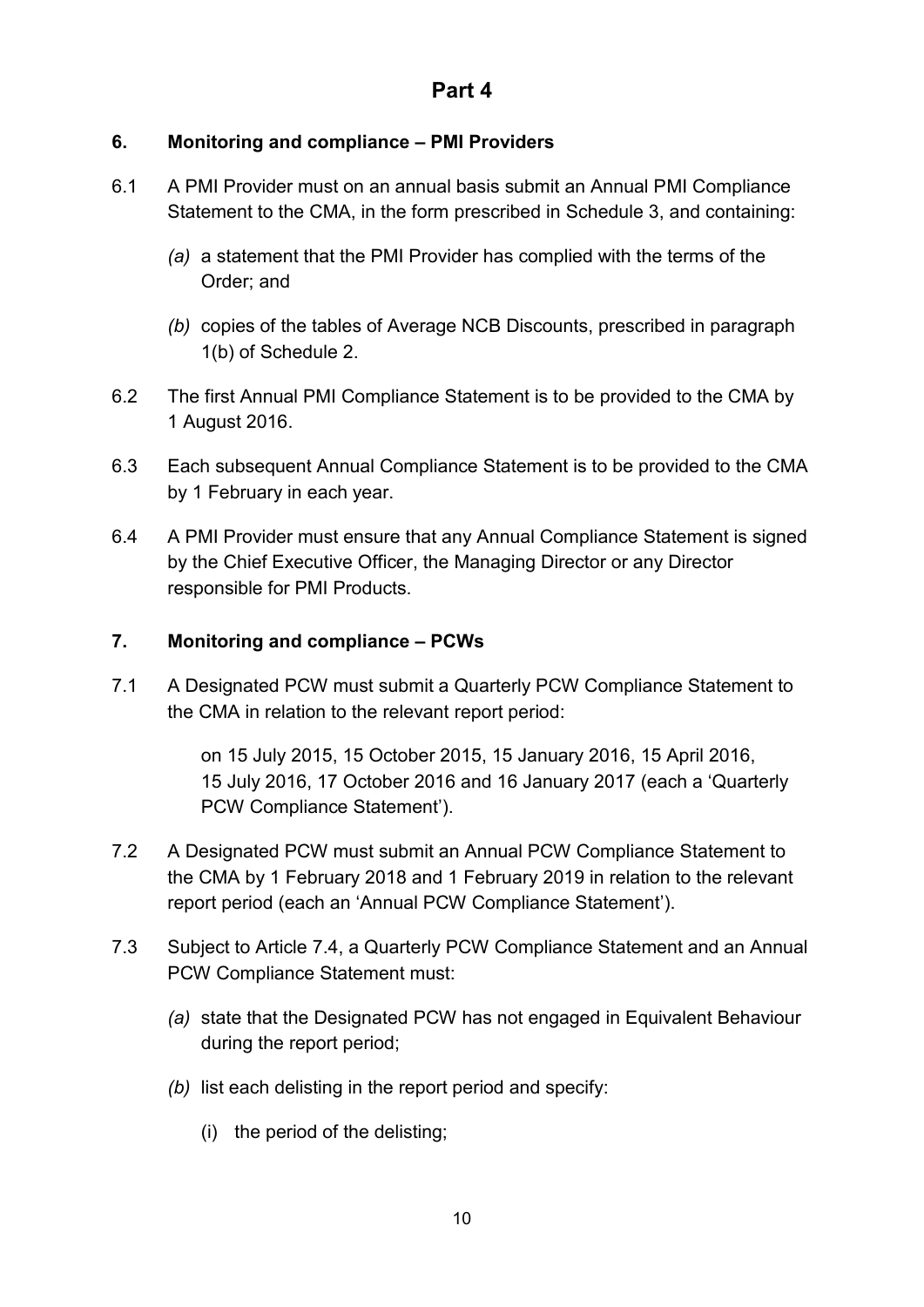- (ii) the identity of the PMI Provider delisted and affected PMI Products;
- (iii) the nature of the delisting; and
- (iv) the reason for the delisting.
- 7.4 Any Annual PCW Compliance Statement and Quarterly PCW Compliance Statement must be submitted in the form and with the content specified in the template statement set out in Schedule 4.
- 7.5 A Designated PCW must ensure that any Annual PCW Compliance Statement and any Quarterly PCW Compliance Statement is signed by the Chief Executive Officer or the Managing Director of the Designated PCW or, if the Designated PCW does not have a Chief Executive Officer nor a Managing Director, by two directors of the Designated PCW.
- 7.6 PCWs must calculate by 1 February of each year the number of PMI Product sales provided by them individually to PMI Providers in aggregate in the previous calendar year and must immediately notify the CMA when they reach, exceed, or as compared to the calendar year immediately prior to the previous calendar year, no longer exceed 300,000 PMI Product sales.
- 7.7 In this Article:
	- *(a)* 'period of delisting' means the date the delisting took place and, if the delisting has ended, the duration of the delisting;
	- *(b)* 'delisting' means any action taken to remove, or conceal the position of, a PMI Product from a PCW, 'delist' and 'delisting' are to be construed accordingly;
	- *(c)* 'nature of delisting' means specifying the main actions taken to 'delist' a PMI Product;
	- *(d)* 'reason for delisting' includes, if given, the main reason(s) provided to the PMI Provider;
	- *(e)* 'report period' is:
		- (i) for the first Quarterly PCW Compliance Statement, the period from 19 April 2015 to 30 June 2015;
		- (ii) for subsequent Quarterly PCW Compliance Statements, the three months period following the previous report period; and
		- (iii) for Annual PCW Compliance Statements, the previous calendar year.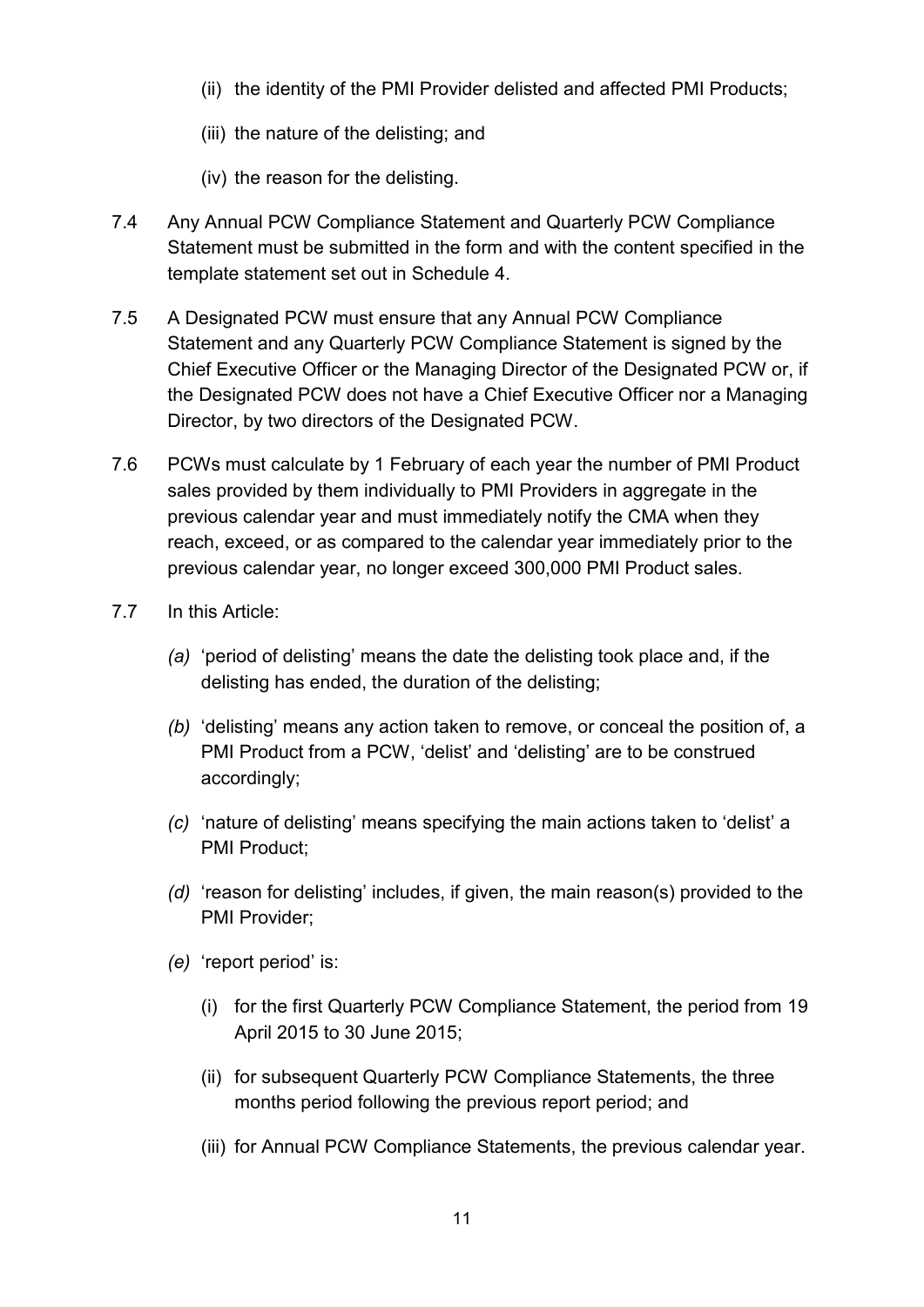#### **8. Directions by the CMA as to compliance**

- 8.1 The CMA may give directions falling within Article 8.2 to:
	- *(a)* a person specified in the directions; or
	- *(b)* a holder for the time being of an office so specified in any body of persons whether incorporated or unincorporated.
- 8.2 Directions fall within this paragraph if they are directions:
	- *(a)* to take such actions as may be specified or described in the directions for the purpose of carrying out, or ensuring compliance with, this Order; or
	- *(b)* to do, or refrain from doing, anything so specified or described which the person might be required by this Order to do or refrain from doing.
- 8.3 In Article 8.2 above, 'actions' includes steps to introduce and maintain arrangements to ensure that any director, employee or agent of a PCW or PMI Provider carries out, or secures compliance with, this Order.
- 8.4 The CMA may vary or revoke any directions so given.

### **Part 6**

#### **9. Supply of information to the CMA**

- 9.1 Any person to whom this Order applies is required to provide any information and documents required by the CMA for the purposes of enabling the CMA to monitor the carrying out of this Order or any provisions of this Order and/or to review the effectiveness of the operation of this Order, or any provision of this Order.
- 9.2 Any person to whom this Order applies may be required by the CMA to keep and produce those records specified in writing by the CMA that relate to the operation of any provisions of this Order.
- 9.3 Any person to whom this Order applies and whom the CMA believes to have information which may be relevant to the monitoring or the review of the operation of any provisions of this Order may be required by the CMA to attend and provide such information in person.
- 9.4 Subject always to Part 9 of the Act, the CMA may publish any information or documents that it has received in connection with the monitoring or the review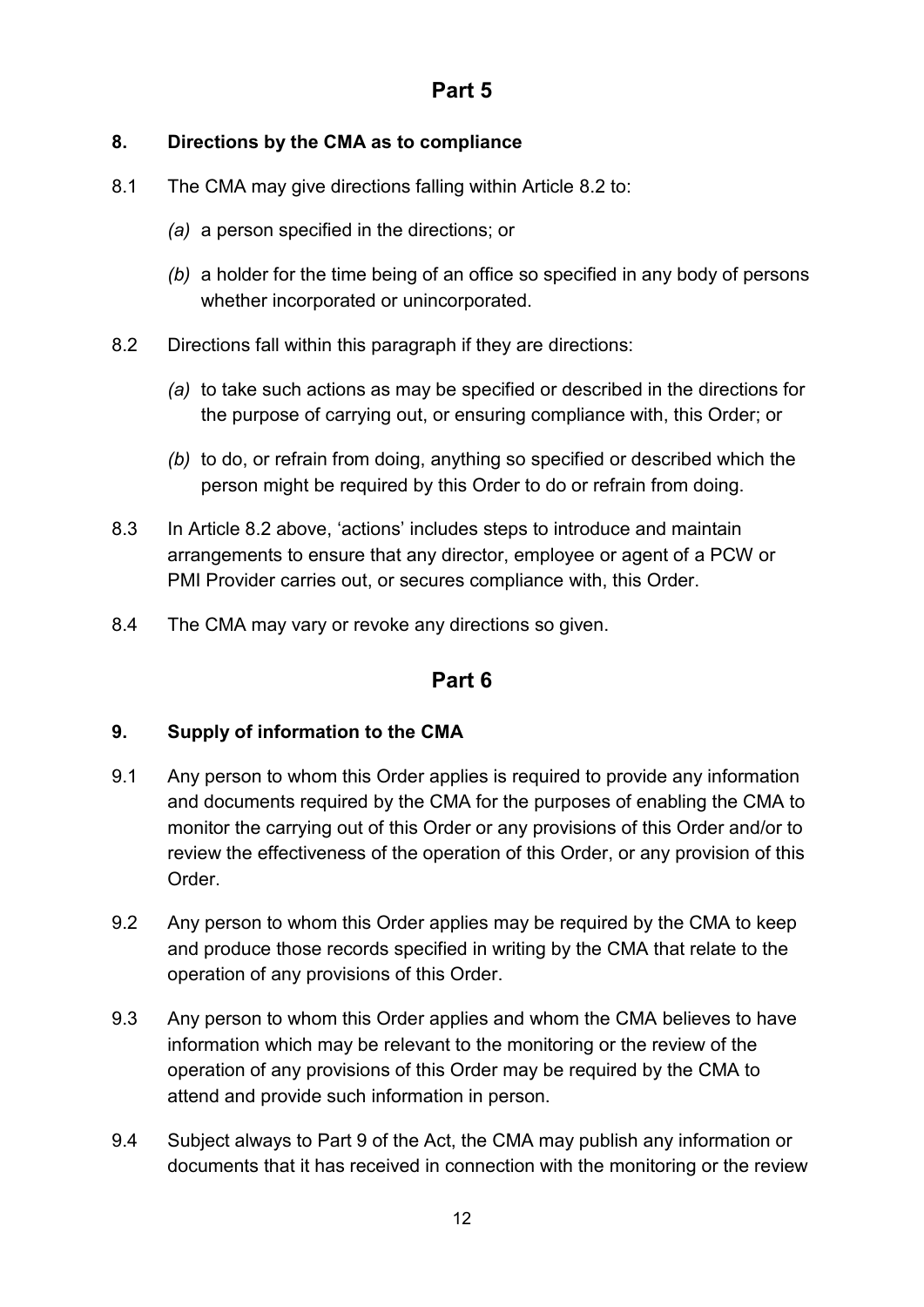of this Order or any provisions of this Order for the purpose of assisting the CMA in the discharge of its functions under or in connection with this Order.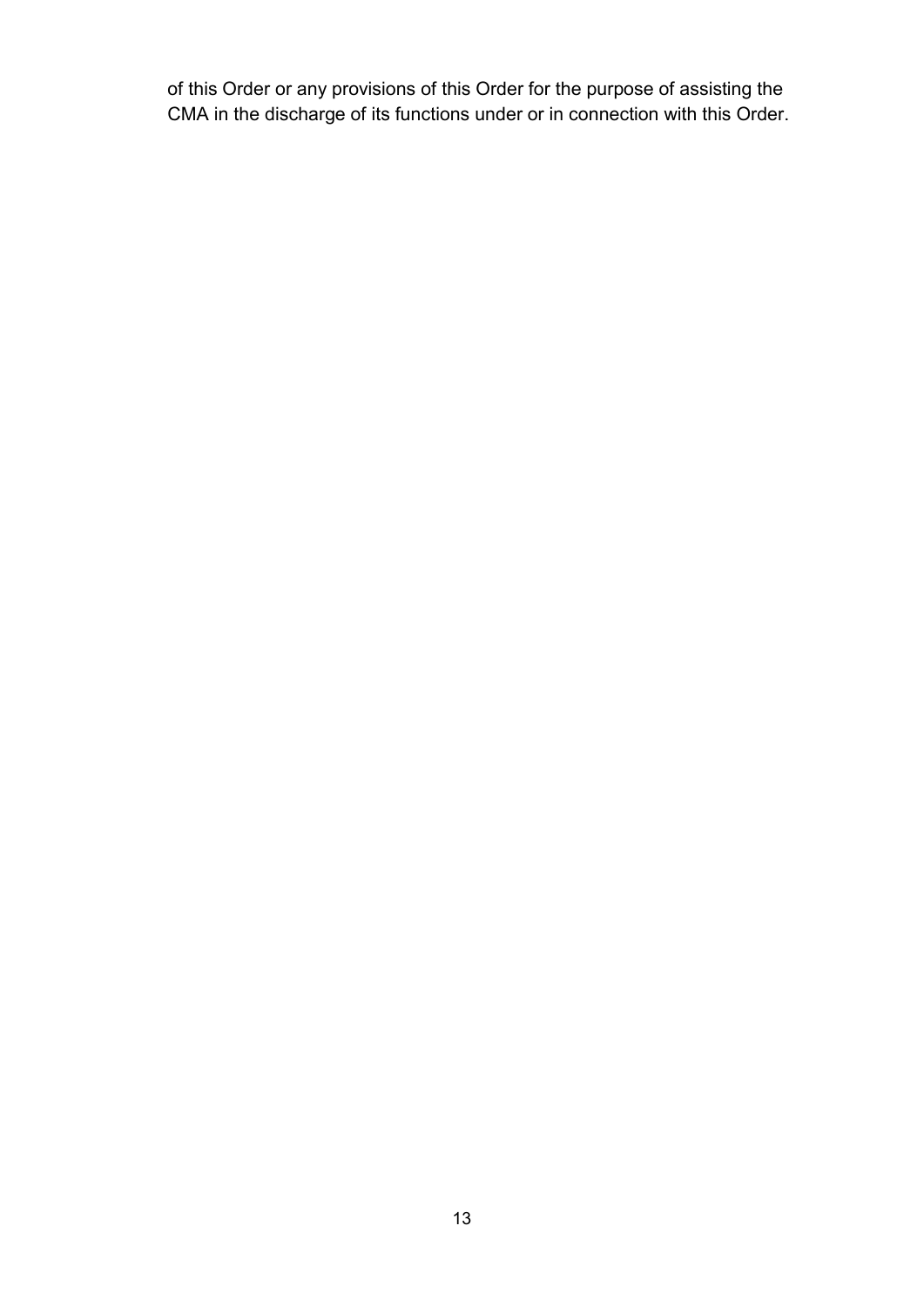## **Schedule 1a – NCB Protection Statement to be provided by PMI Providers**

- 1. The NCB Protection Statement which must be provided under Article 3.1 at the time of a written NCB Protection Offer is the following text, in writing:
	- *(a)* 'No claims bonus protection does not protect the overall price of your insurance policy. The price of your insurance policy may increase following an accident even if you were not at fault.'
	- *(b)* 'No claims bonus protection allows you to make one or more claims before your number of no claims bonus years falls. Please see the stepback procedures for details.'
- 2. The NCB Protection Statement which must be provided under Article 3.1 at the time of an oral NCB Protection Offer is the following text, orally:

'No claims bonus protection does not protect the overall price of your insurance policy. The price of your insurance policy may increase following an accident even if you were not at fault.'

- 3. The details of the 'step-back procedures' referred to in paragraph 1(b) of this Schedule must include a clear description of the Step-back Formula for that PMI Product and must be provided:
	- *(a)* when the NCB Protection Offer is made on a website or by email, by providing a link, displayed prominently, leading to the description of the 'Step-back Formula'; or
	- *(b)* when the NCB Protection Offer is made by postal service, by providing a clear and prominent reference to the Step-back Formula, and enclosing with the NCB Protection Offer a description of the Step-back Formula.
- 4. In the NCB Protection Statement set out in paragraphs 1 and 2 of this Schedule, the terms 'no claims bonus', 'no claims bonus protection' and 'no claims bonus years' can be replaced with 'no claims discount', 'no claim discount protection' and 'no claims discount years', respectively or similar expressions, as applicable, in order accurately to reflect how the PMI Provider describes the NCB Discount and NCB Protection in the marketing and policy documentation for that PMI Product.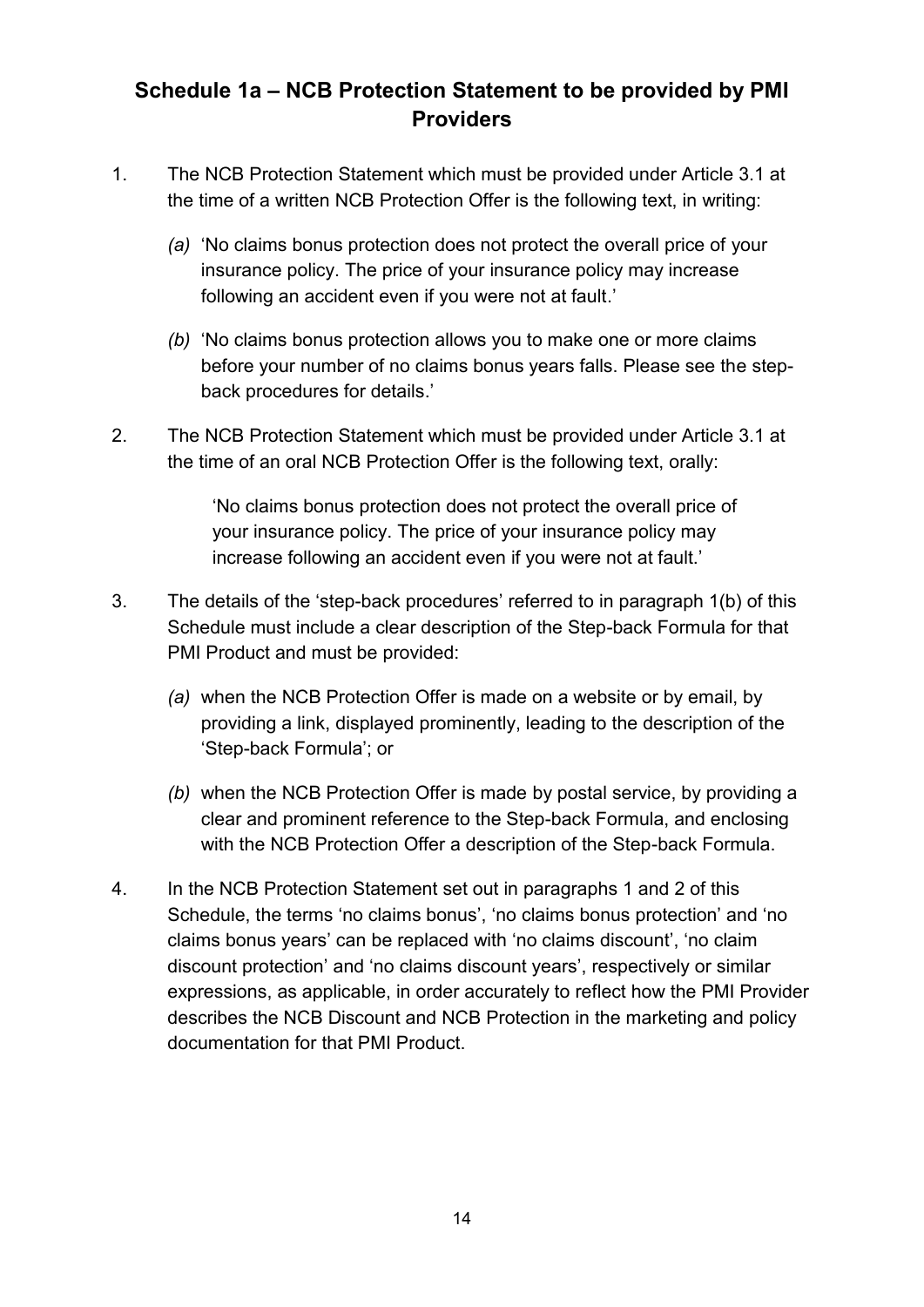## **Schedule 1b – NCB Protection Statement to be provided by PCWs**

- 1. The NCB Protection Statement which must be provided under Article 3.2 is the following text:
	- *(a)* 'No claims bonus protection varies between insurers but in general it allows you to make one or more claims before your number of no claims bonus years falls (further information will be provided when you select a policy and proceed with the purchase of the policy on the provider's website).'
	- *(b)* 'No claims bonus protection does not protect the overall price of your insurance policy. The price of your insurance policy may increase following an accident even if you were not at fault.'
- 2. In the NCB Protection Statement set out in paragraph 1 of this Schedule, the terms 'no claims bonus', 'no claims bonus protection' and 'no claims bonus years' can be replaced with 'no claims discount', 'no claims discount protection' and 'no claims discount years', respectively or similar expressions, as applicable, in order to accurately reflect how the PCW describes the NCB Discount and NCB Protection on its website.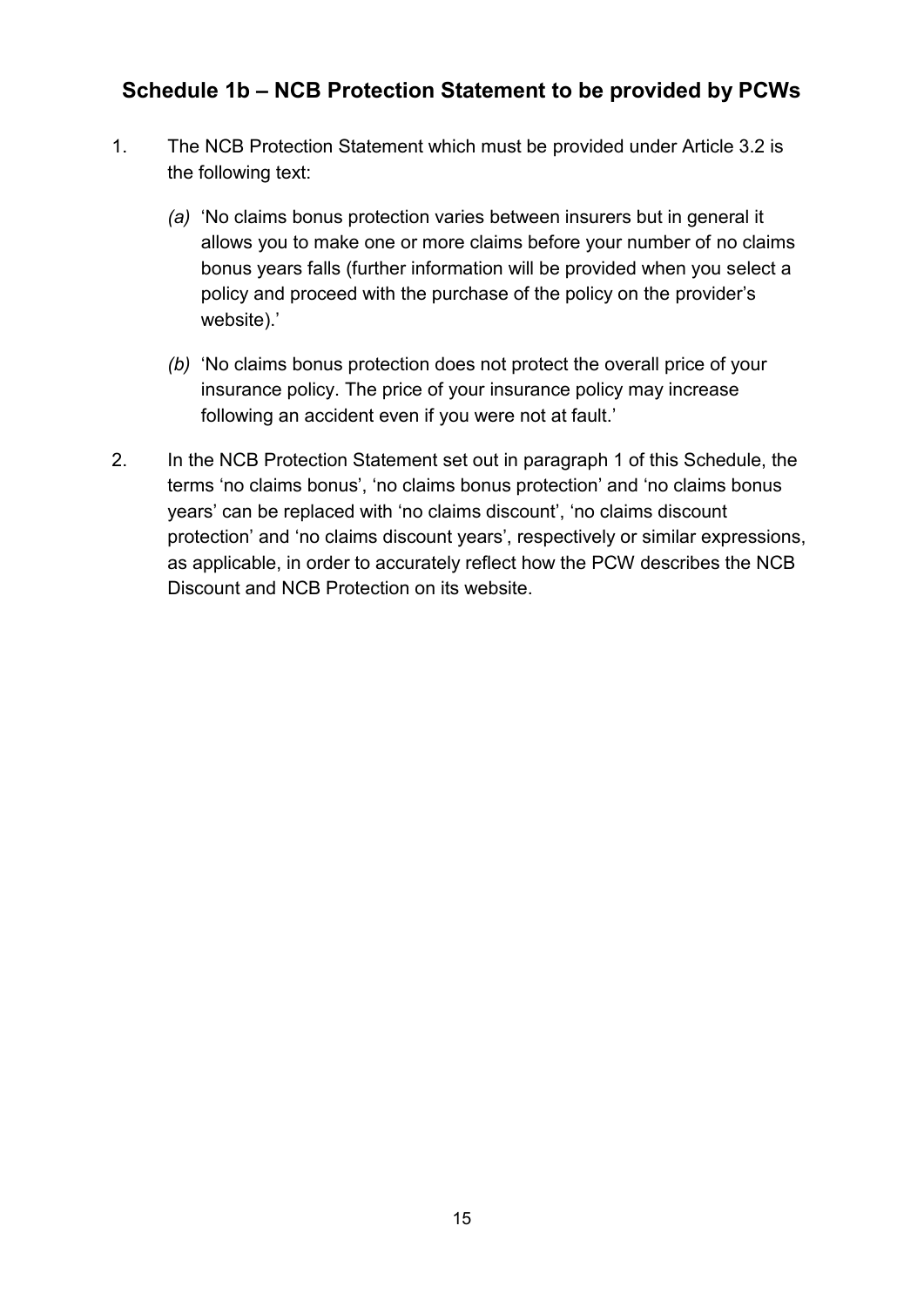## **Schedule 2 – NCB Protection Information to be provided by PMI Providers**

- 1. The NCB Protection Information which must be provided under Article 3.1 at the time of a written NCB Protection Offer is:
	- *(a)* the following text, in writing:

'[You are considering whether to purchase] NCB protection. This [would increase] your premium by [amount]. You have declared a current NCB of [number] years. The tables below show: (i) the average NCB discount awarded to [our] motor insurance policyholders last year according to their number of NCB years; and (ii) what would happen to your NCB years if you were to make one or more claims in the next 12 months with and without this protection.'

For the purposes of this paragraph, the word [amount] is to be replaced with the Implied Price of NCB Protection; the word [number] is to be replaced by the number of NCB Years that the PMI Provider is including in the NCB Protection Offer; the word [our] may be replaced with the name of the PMI Insurer; and, the words [You are considering whether to purchase] may be replaced with [This quote includes] and the words [would increase] replaced with [increases].

- *(b)* A table showing:
	- (i) in one column all the different NCB Years for which an NCB Discount applies to the PMI Product; and
	- (ii) in an associated column the Average NCB Discount associated with each number of NCB Years for which an NCB Discount applies to the PMI Product.
- *(c)* A second table showing, for the number of NCB Years in the NCB Protection Offer, in one column without NCB Protection and in another column with NCB Protection, the Step-back Formula in NCB Years that would be applied at next renewal in the event of a Claim or multiple Claims.
- 2. The NCB Protection Information which must be provided under Article 3.1 at the time of an oral NCB Protection Offer is the following:
	- *(a)* the Implied Price of NCB Protection;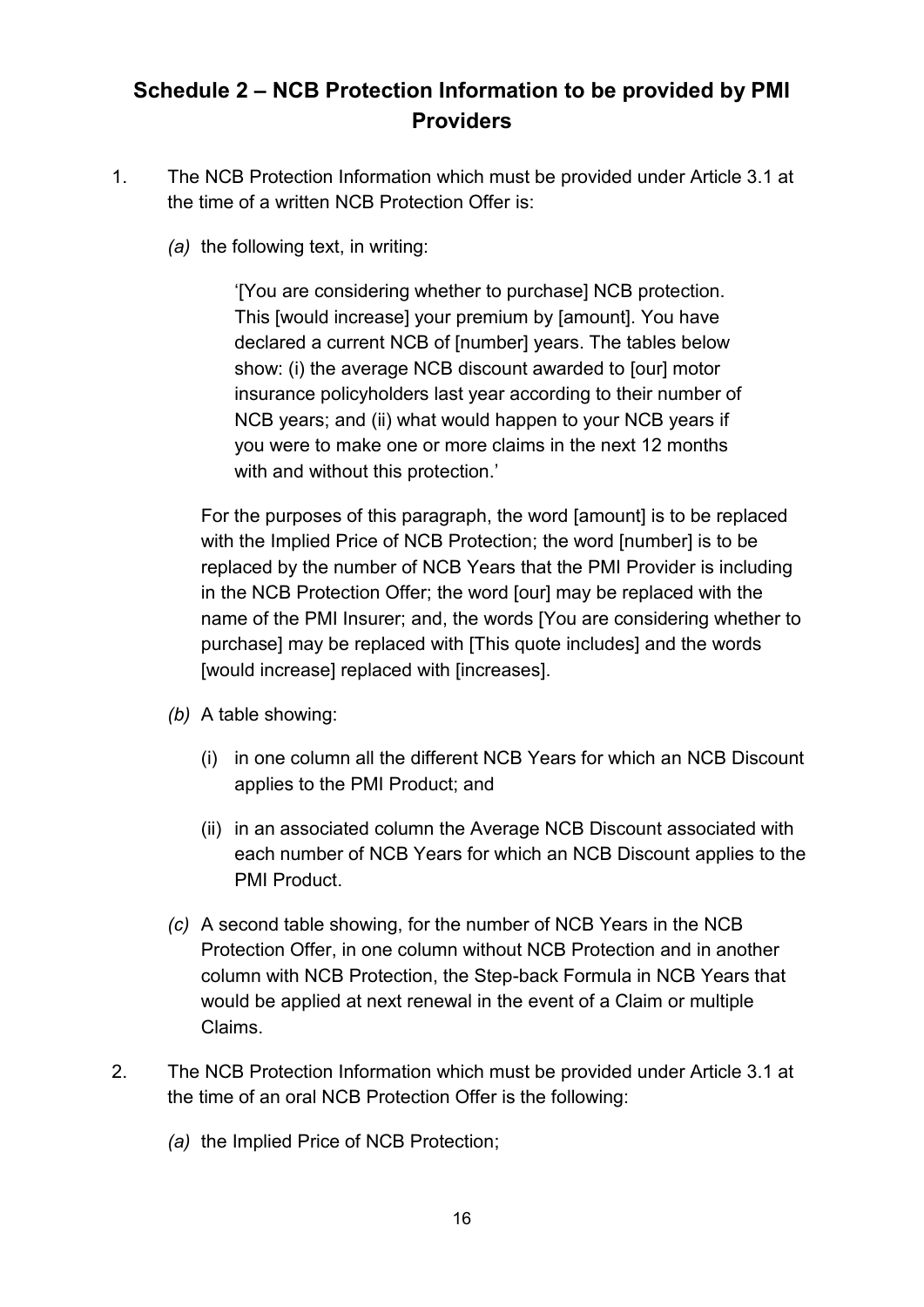- *(b)* the number of NCB Years offered in the NCB Protection Offer;
- *(c)* the Average NCB Discount for that number of NCB Years; and
- *(d)* the number of Claims that a customer can make within the Step-back Formula for the PMI Product before the number of NCB Years would be affected, depending on whether the customer purchases NCB Protection or not.
- 3. The NCB Protection Information which must be provided under Article 3.3, after an oral NCB Protection Offer has been accepted, is the following:
	- *(a)* The text set out in paragraph 1(a) of this Schedule with the following amendments:
		- (i) the words [You are considering whether to purchase] are to be replaced by [You have purchased] and the words [would increase] by [has increased];
		- (ii) the word [amount] is to be replaced with the Implied Price of NCB Protection; and
		- (iii) the word [number] is to be replaced by the number of NCB Years that are included in the NCB Protection Offer.
	- *(b)* the tables described in paragraphs 1(b) and 1(c) of this Schedule.
- 4. The Average NCB Discount to be provided with the NCB Protection Information prescribed by this Schedule is, subject to paragraph 5, to be calculated as the mean NCB Discount for that number of NCB Years applied by the PMI Insurer in the calendar year that concluded more than one month prior to the NCB Protection Offer, either:
	- *(a)* across all PMI Products supplied (directly or indirectly) by the PMI Insurer who is effecting the PMI Product to which the NCB Protection Offer relates; or
	- *(b)* across a smaller sub-set of PMI Products which includes the PMI Product to which the NCB Protection Offer relates, and which more accurately reflects the Average NCB Discount for the PMI Product to which the NCB Protection Offer relates.
- 5. Where an NCB Protection Offer is made between 1 August 2016 and 31 January 2017, or the PMI Insurer to which the PMI Product relates has supplied PMI Products for less than six months of the applicable calendar year, the Average NCB Discount may be calculated as a reasonable estimate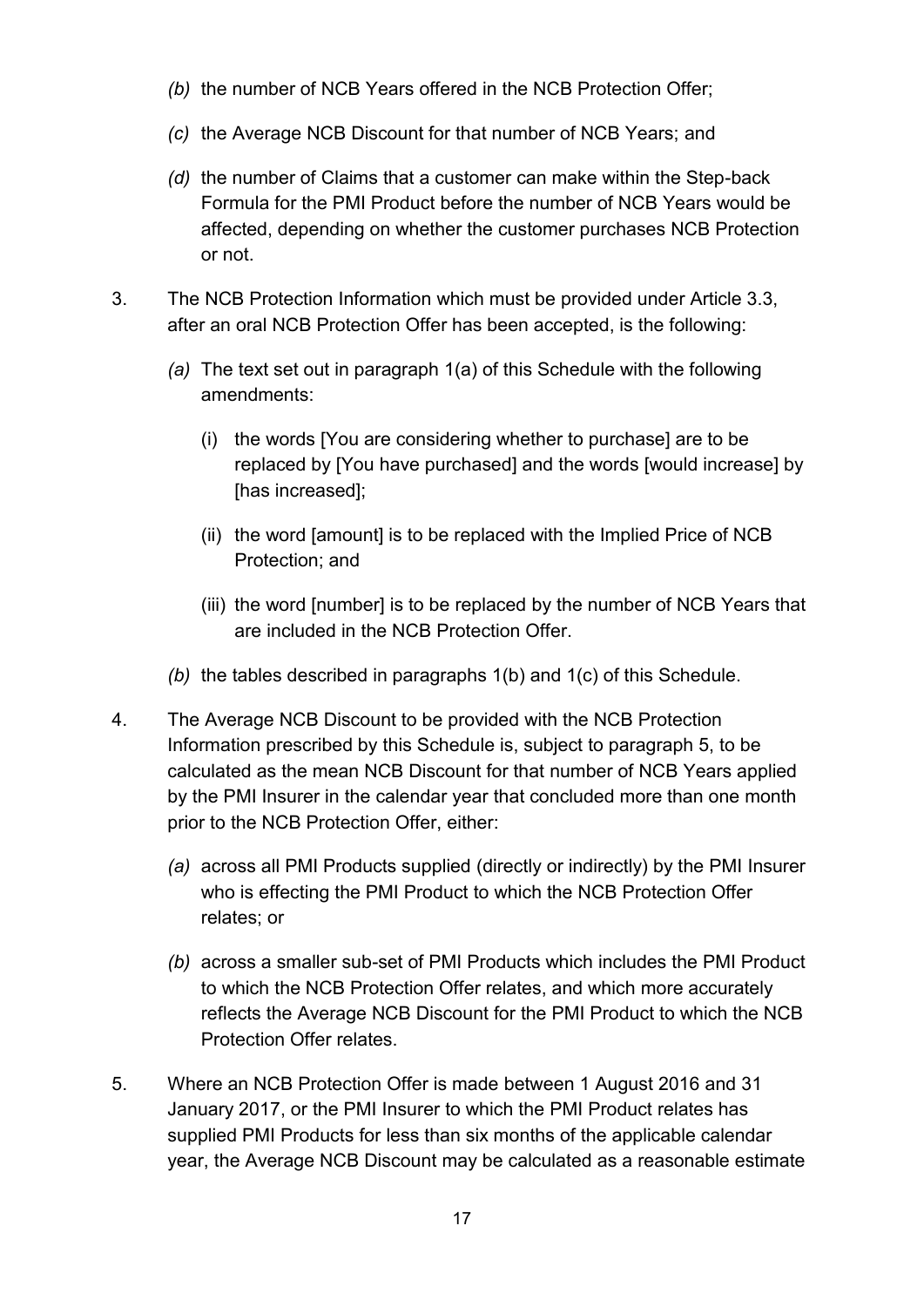of the mean NCB Discount to be applied to that PMI Product, for that number of NCB Years, in a calendar year.

6. In the NCB Protection Information set out in paragraphs 1 to 3 of this Schedule, the terms 'NCB', 'no claims bonus' and others terms including 'NCB' can be replaced with 'NCD' or 'no claims discount', respectively or similar expressions, as applicable, in order to accurately reflect how the PMI Provider describes the NCB Discount and NCB Protection in the marketing and policy documentation for that PMI Product.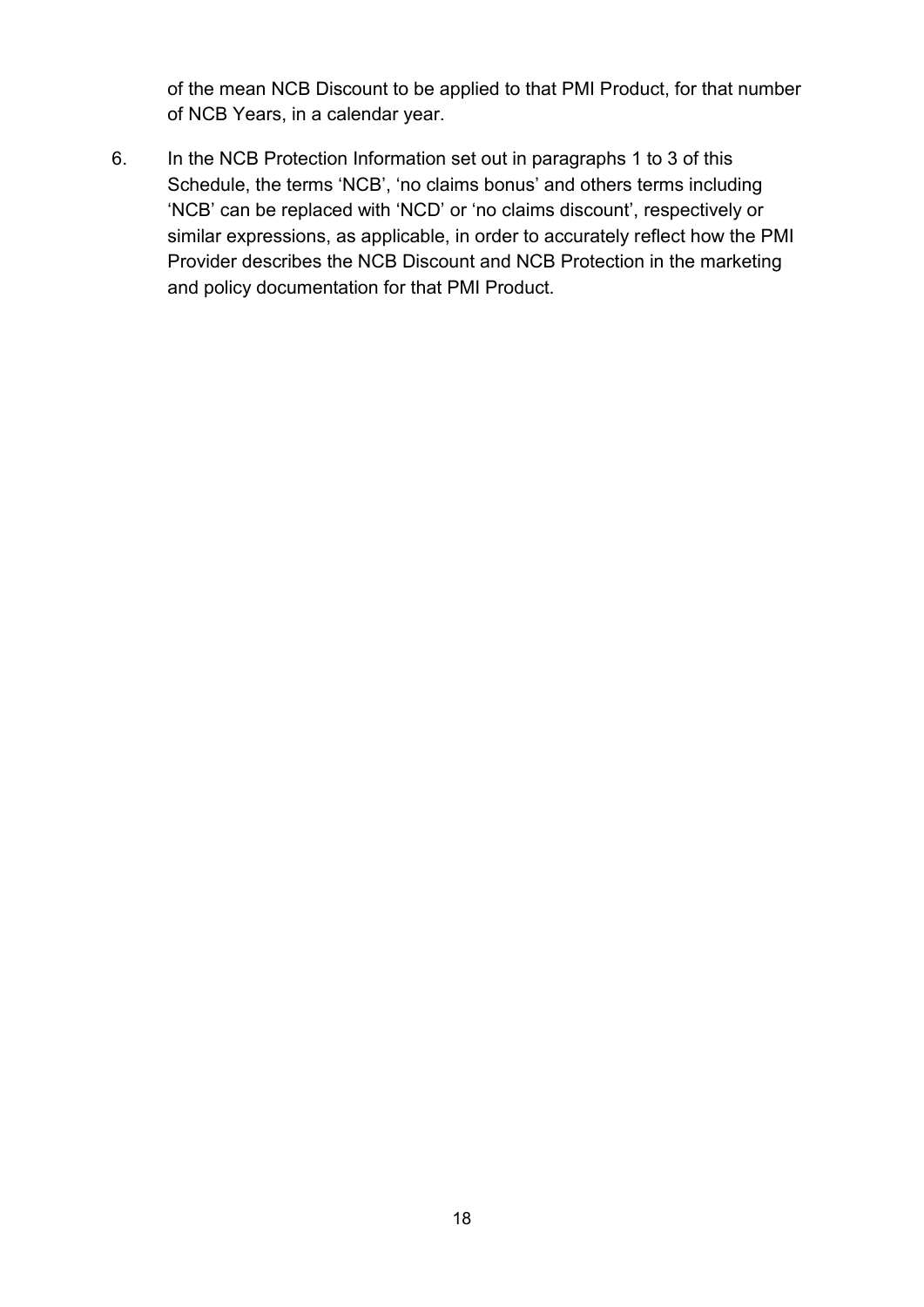## **Schedule 3 – Template PMI Compliance Statement**

### **Annual PMI Compliance Statement for [insert name of PMI Provider(s)]**

[I/We], [insert name(s)], confirm on behalf of [insert name of PMI Provider(s)] that during the report period [insert calendar year prior to this Annual PMI Compliance Statement, except for the first Annual PMI Compliance Statement, where the words 'preparation period' must replace 'report period'], [insert name(s) of PMI Provider(s)] [has][have] complied with The Private Motor Insurance Order 2015 (the Order).

The Average NCB Discount[s] [PMI Provider(s)] [is or are] displaying to consumers, from [1 February] [insert year of this Annual PMI Compliance Statement] [except for the first Annual PMI Compliance Statement, insert 1 August 2016], in its NCB Protection Information [is or are] listed in Annex 1.

FOR AND ON BEHALF OF [NAME OF PMI PROVIDER(S)]

Signature: .........................................................

Name: ...............................................................

Title: .................................................................

## **Annex 1: Average NCB Discount[s]**

### **PMI Insurer: [Insert name, or if appropriate relevant sub-set]**

### **Table of Average NCB Discount**

[Insert the table[s] of Average NCB Discount prescribed by paragraph 1(b) of Schedule 2 to the Order and required to be provided to prospective purchasers of a PMI Product from [1 August 2016 or 1 February in the year of the Annual PMI Compliance Statement]

### **[Repeat as appropriate for each PMI Insurer and sub-set of PMI Products if appropriate]**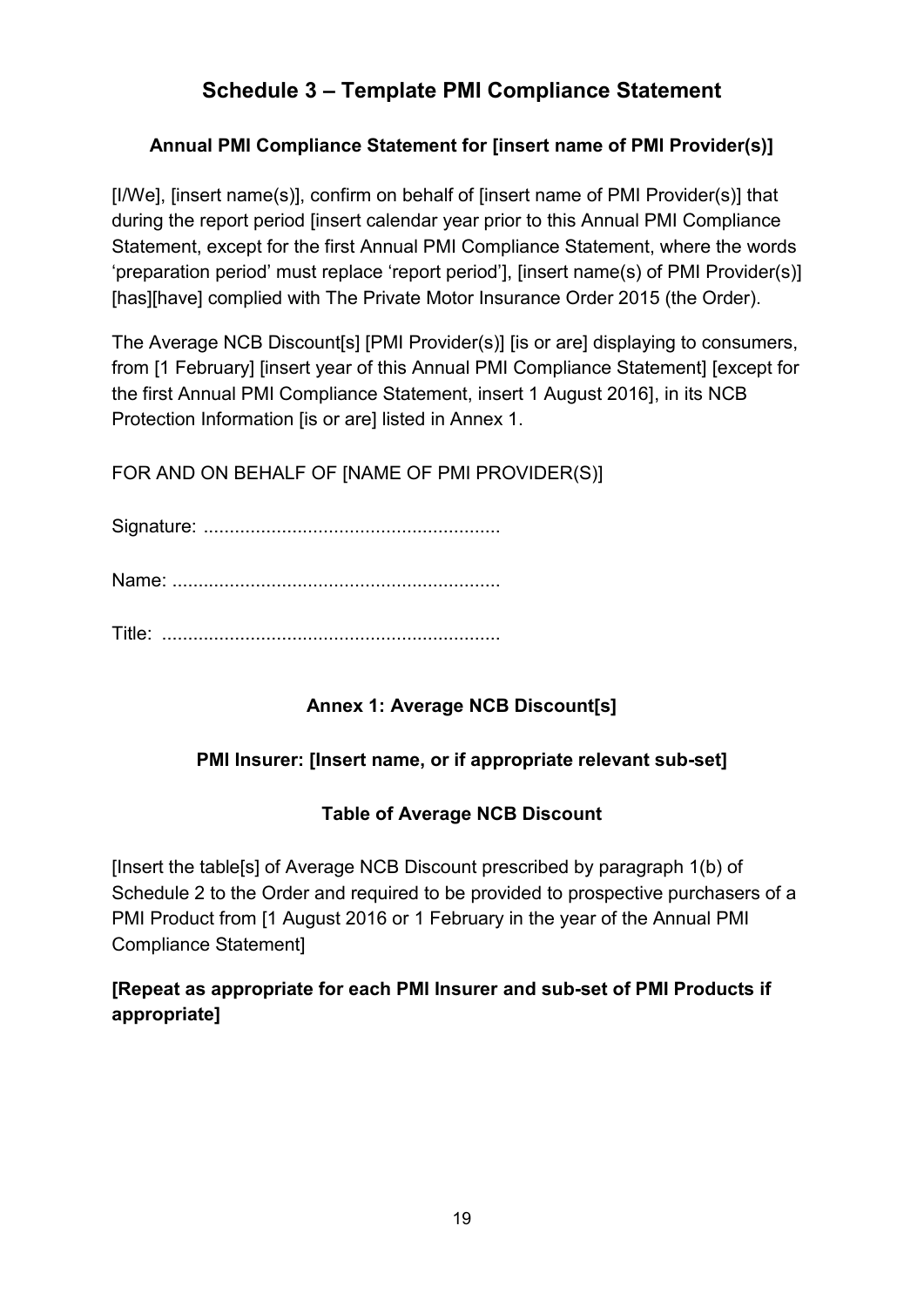## **Schedule 4 – Template PCW Compliance Statement**

### **[Annual/Quarterly] PCW Compliance Statement for [insert name of Designated PCW(s)]**

[I/We], [insert name(s)], confirm on behalf of [insert name of Designated PCW(s)] that during the report period [insert relevant report period] (the Report Period), [insert name(s) of Designated PCW(s)] [has][have] complied with The Private Motor Insurance Order 2015 (the Order) and [has][have] not engaged in Equivalent Behaviour.

Each delisting by [insert name(s) of Designated PCW(s)] during the Report Period to remove or conceal the position of a PMI Product on its website are listed in Annex 1.

Words used in this statement have the meanings given by the Order, unless otherwise stated.

FOR AND ON BEHALF OF [NAME OF DESIGNATED PCW(S)]

Signature: .........................................................

Name: ...............................................................

Title: .................................................................